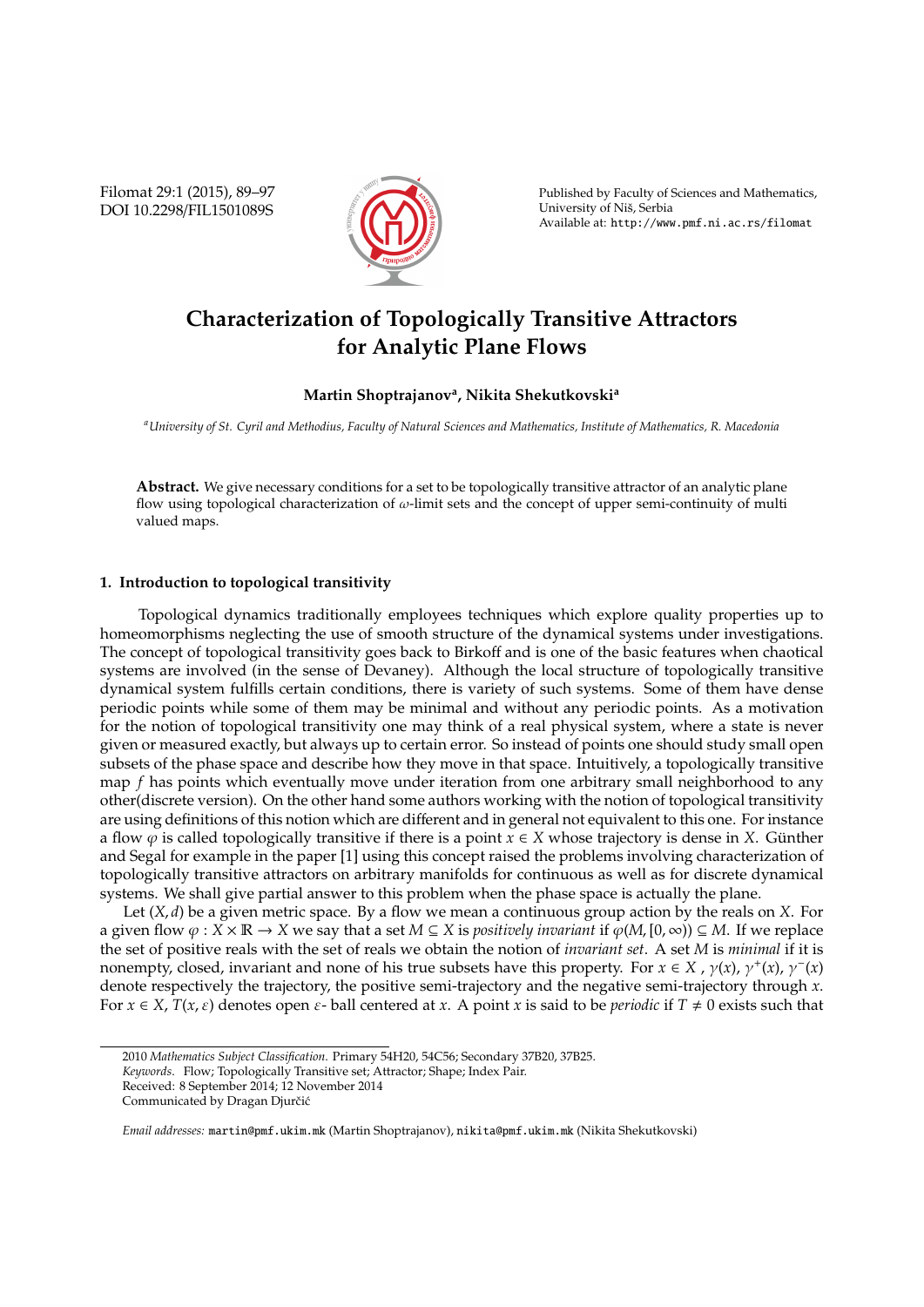$\varphi(x,T) = x$ . If  $\varphi(x,t) = x$ , for all  $t \in \mathbb{R}$ , the point *x* is called *critical point*. If a point *x* is periodic but not critical, then the smallest positive period of *x* is called its *fundamental period*. Trajectory of periodic points are called *closed trajectories*. Trajectory of critical points are called *degenerate periodic trajectories*. The following characterization of minimal sets from [2] will be useful in the sequel:

**Theorem 1.1.** *A set M is minimal iff*  $\overline{\gamma}(x) = M$ , for every  $x \in M$ .

One of the important problems in dynamical systems concerns the asymptotic behavior of trajectories as time goes to plus or minus infinity. Limit sets are fundamental tools for this problem. Recall that positive limit set for arbitrary subset *N*  $\subseteq$  *X* is the following set:  $\omega(N) = \{x \in X | \exists x_n \in N, t_n \to \infty, \varphi(x_n, t_n) \to x\}$ . Analogously, negative limit set for arbitrary subset  $N \subseteq X$  is the set:  $\alpha(N) = \{x \in X | \exists x_n \in N, t_n \to -\infty, \varphi(x_n, t_n) \to x\}$ . Let us note that for  $N = \{x\}$ ,  $\omega(N)$ ,  $\alpha(N)$  are just the usual  $\omega(x)$ ,  $\alpha(x)$  limit sets from [2].

**Definition 1.2.** *An*  $\omega$ - *limit point of a point x is an element from*  $\omega(x)$ *.* 

The following results are from [3] and [2]

**Theorem 1.3.** *The limit sets are closed and invariant.*

**Theorem 1.4.** *For arbitrary*  $x \in X$ ,  $\overline{\gamma(x)} = \alpha(x) \cup \gamma(x) \cup \omega(x)$ *.* 

We are ready to introduce the notion of attractor according to Conley which will be used in the sequel:

**Definition 1.5.** *A compact invariant set M* ⊆ *X is called an attractor if it admits a neighborhood U such that* ω(*U*) = *M*. *Analogous, a compact invariant set M* ⊆ *X is called an repeller if it admits a neighborhood U such that*  $\alpha(U) = M$ .

**Definition 1.6.** *A limit cycle is a closed trajectory*  $\gamma$ *, such that*  $\gamma \subseteq \omega(x)$  *or*  $\gamma \subseteq \alpha(x)$ *, for some*  $x \notin \gamma$ *.* 

**Definition 1.7.** *We say that a set M is topologically transitive if it admits a point*  $x \in X$  *such that*  $y(x) = M$ .

### **2. Topologically transitive attractors and multi valued maps**

The aim of this paper is to characterize topologically transitive attractors(in the sense of Conley) for analytic flows when the phase space *X* is actually the Euclidean plane. Of course, in this matter limit sets characterisation for planar flows will be needed. The geometry of  $\omega$ -limit sets we are interested in is best understood by using "pieces", as stated in [13]. In the plane analytic setting, these pieces are so-called cactuses, half-planes and chains. Their precise definitions are given below.

As usual, *intB*, *B*, *BdB* denote, respectively, the interior, the closure and the boundary of a subset *B* of a topological space *A*. Recall that a topological space *A* is called an arc (respectively, an open arc, a circle, a disk) if it is homeomorphic to [0, 1](respectively, to  $\mathbb{R}$ , to { $(x, y) \in \mathbb{R}^2 | x^2 + y^2 = 1$ }, to { $(x, y) \in \mathbb{R}^2 | x^2 + y^2 \le 1$ }. We say that a continuum *T* is a *cactus* if it is the simple connected union of finitely many disks. Both points and cactuses in  $\mathbb{R}^2$  are also called *dots*(the term degenerate dots refers to points).

We say that  $A \subset \mathbb{R}^2$  is a *half-plane* if both  $A$  and  $\mathbb{R}^2 \setminus intA$  are homeomorphic to  $\{(x, y) \in \mathbb{R}^2 \mid x \ge 0\}$ . We say that  $A \subset \mathbb{R}^2$  is a *chain* if there are disks  $\{D_i\}_{i=1}^{\infty}$  $\sum_{i=1}^{\infty}$  such that:

*i*)  $A = \bigcup_{i=1}^{\infty} D_i$ 

- *ii*) If  $|i j| = 1$  then  $D_i ∩ D_j$  consists of exactly one point; otherwise  $D_i ∩ D_j = ∅$ .
- *iii*) The disks  $D_i$  tend to  $\infty$  as  $i \to \infty$ ; in other words every bounded set of  $\mathbb{R}^2$  intersects finitely many disks *D<sup>i</sup>* .

The following theorem from [13] will be used in the sequel: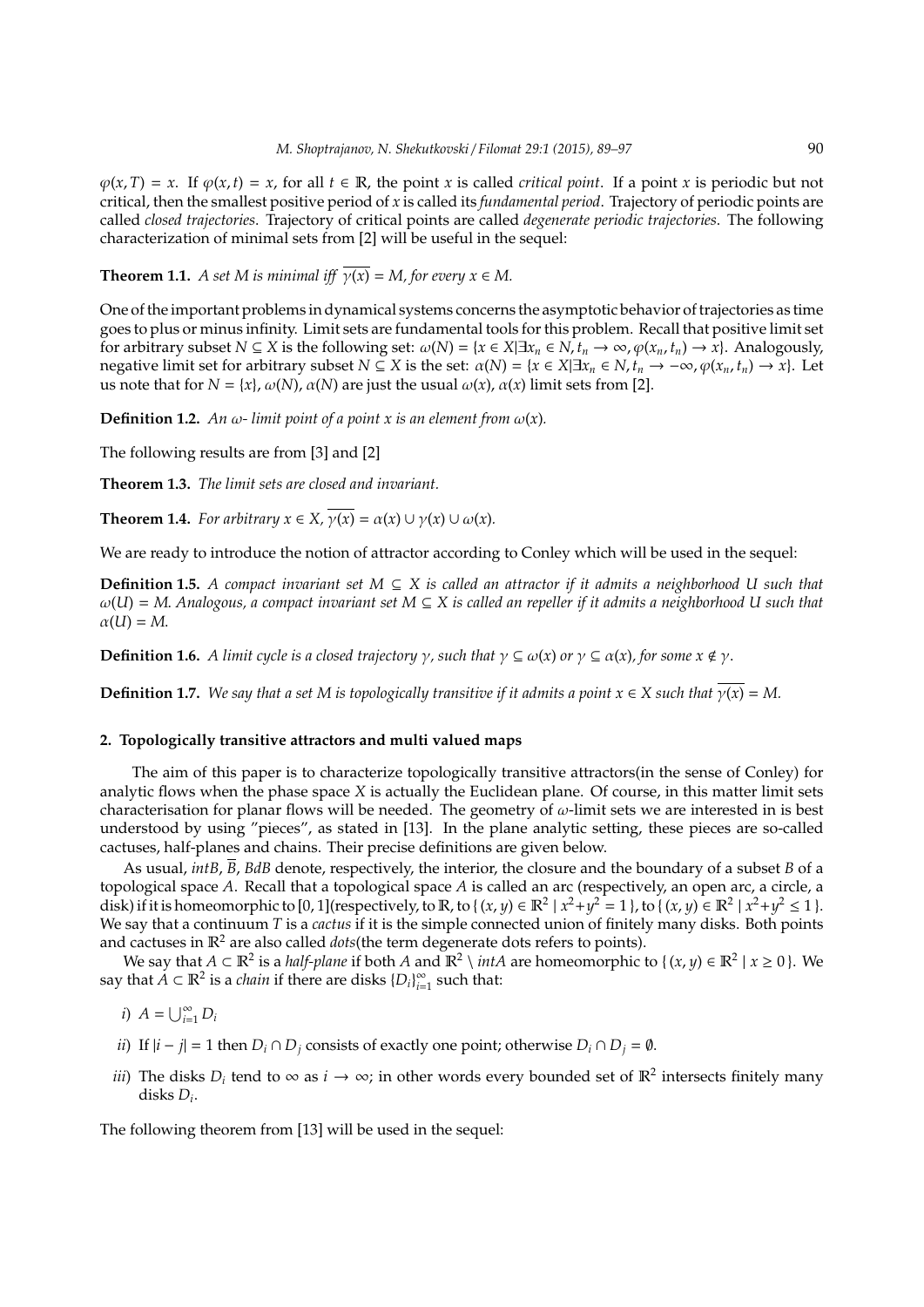**Theorem 2.1.** Let  $f : \mathbb{R}^2 \to \mathbb{R}^2$  be analytic, let  $\varphi$  be the local flow of  $\frac{dz}{dt} = f(z)$  and let  $\Omega = \omega_{\varphi}(u)$  for some  $u \in \mathbb{R}^2$ . *Then*  $\Omega = BdA$ *, with A being* 

- *a*) *the empty set;*
- *b*) *a single point;*
- *c*) *a cactus;*
- *d*) *the union of a circle C and finitely many pairwise disjoint cactuses, each of them contained in the disk enclosed by C and intersecting C at exactly one point;*
- *e*) *a union of countably many cactuses, half- planes and chains, which are pairwise disjoint except that each cactus intersects either one of the half planes or one of the chains at exactly one point; moreover, every bounded set of* R2 *intersects finitely many of these sets.*

We"ll need also the following lemma from [4]:

**Lemma 2.2.** *If*  $\gamma(p)$  *and*  $\omega(p)$  *have a point in common, then*  $\gamma(p)$  *is a periodic trajectory (degenerate or non-degenerate).* 

**Proposition 2.3.** *Every non-critical periodic point has trajectory which is homeomorphic to S*<sup>1</sup> *.*

*Proof.* First let's write the trajectory in the form  $\gamma(x) = \{\varphi(x, t) | 0 \le t \le T\}$ , where  $T \ne 0$  is the fundamental period of *x*. We consider the sphere  $S^1$  as a quotient space  $[0, T] / \{0, T\}$  and define a natural map  $n : \gamma(x) \to$  $[0, T] / \{0, T\}$  by:

$$
n(\varphi(x,t)) = \begin{cases} t, & \text{if } 0 < t < T; \\ \{0, T\}, & \text{if } t \in \{0, T\} \end{cases}
$$

The map is a continuous bijection and hence a homeomorphism.  $\Box$ 

Having in mind theorem1.1 we easily conclude that every minimal set is topologically transitive. Now using the above lemma let us describe topologically transitive attractors for plane flows which are also minimal sets.

**Theorem 2.4.** *Every minimal attractor M of a plane flow is a periodic trajectory.*

*Proof.* From the assumption *M* is a minimal set and hence according to theorem 1.1  $\gamma(x) = M$ , for every *x* ∈ *M*. From the definition of attractor, *M* is also a compact set. Hence  $\omega(x) \neq \emptyset$ , for every *x* ∈ *M*. We pick arbitrary point *q* ∈ *M* and a point *p* ∈  $\omega$ (*q*). From the invariance of the set  $\omega$ (*q*) we conclude that  $\gamma$ (*p*) ⊆  $\omega$ (*q*). Using theorem 1.1 we obtain that  $M = \gamma(p) \subseteq \omega(q) \subseteq M$ . Hence  $\gamma(q) \cap \omega(q) \neq \emptyset$ . So to finish up, using lemma 2.2 we conclude that *q* is a degenerate or non-degenerate periodic point. Either way  $M = \gamma(q) = \gamma(q)$  is a periodic trajectory.  $\square$ 

**Corollary 2.5.** *Minimal attractor of a plane flow is either a point or homeomorphic to S*<sup>1</sup> *.*

The following proposition proved in [5] will be used latter on.

**Proposition 2.6.** *Topologically transitive set of a plane flow has empty interior.*

The first question that naturally rises from theorem 2.4 is the following: Is there a non minimal topologically transitive attractor for a plane flow?

**Proposition 2.7.** *There exists a non minimal topologically transitive attractor for a plane flow.*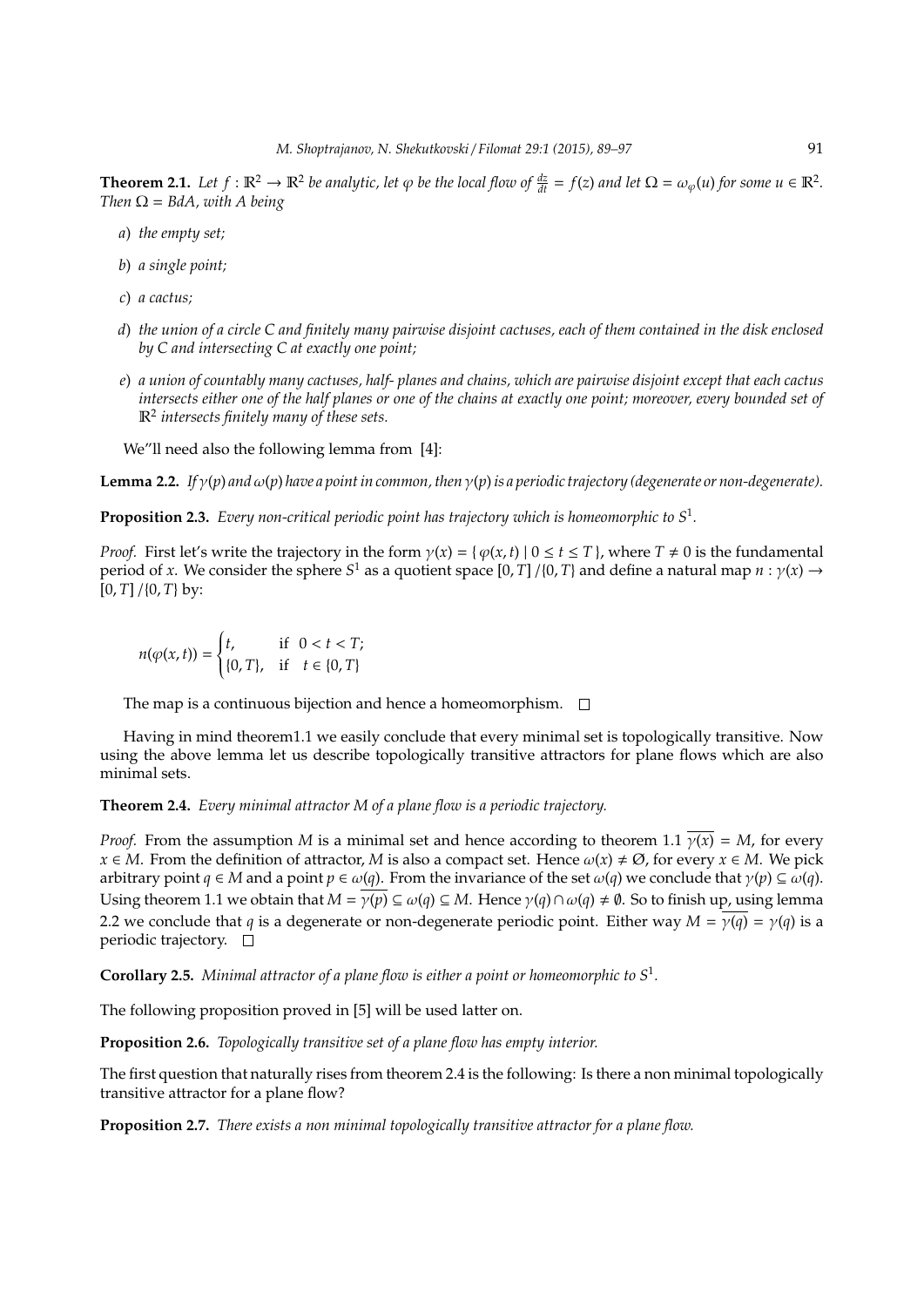*Proof.* We consider the flow defined by the following differential equations:

$$
\frac{dr}{dt} = r(1 - r) \tag{1}
$$
\n
$$
\frac{d\theta}{dt} = \sin^2\left(\frac{\theta}{2}\right) \tag{2}
$$

From the phase portrait it is easily seen that the attractor for this system is a homoclinic trajectory, namely the unit sphere S<sup>1</sup> with (1,0) as a critical point. The sphere S<sup>1</sup> is topologically transitive set, but however not minimal.  $\square$ 

**Example 2.8.** *Let's consider the plane flow defined by the following two-parameter family of vector fields:*

$$
\frac{dx}{dt} = \mu_1 + \mu_2 x - x^3
$$
\n
$$
\frac{dy}{dt} = -y
$$
\n(3)

For  $\mu_2 > 0$  the cubic equation  $x^3 - \mu_2 x - \mu_1 = 0$  has three roots iff  $\mu_1^2 < 4\frac{\mu_2^3}{27}$ , two roots (at  $x = \pm \sqrt{\frac{\mu_2}{3}}$  $\frac{u_2}{3}$ ) iff  $\mu_1^2 = 4\frac{\mu_2^3}{27}$  and one root if  $\mu_1^2 > 4\frac{\mu_2^3}{27}$ . If for example  $\mu_2 = 3$  and  $\mu_1 = -2$  the points A(-2,0) and B(1,0) are critical points. The line segment  $\overline{AB}$  joining this two points is topologically transitive attractor.

This example encourage us to impose a question. Is it possible to describe topologically transitive attractors for analytic plane flows? For answering this question the notion of upper-semi-continuity of multi valued maps turns out to be quite useful:

**Definition 2.9.** A multi valued map  $\beta : \mathbb{R}^2 \to 2^{\mathbb{R}^2}$  is upper semi-continuous in the Cauchy sense at the point  $x \in \mathbb{R}^2$ *if for every*  $\varepsilon > 0$  *there exists a*  $\delta > 0$  *such that the following holds:*  $y \in \mathbb{R}^2$ ,  $||x - y|| < \delta \Rightarrow \beta(y) \subseteq T(\beta(x), \varepsilon)$ .

We"ll need the following lemma from [2]:

**Lemma 2.10.** *In a plane flow*  $\alpha(x)$  *is nonempty and compact iff*  $\overline{\gamma}(x)$  *is compact.* 

**Remark 2.11.** *The previous lemma holds true for arbitrary locally compact metric space.*

**Remark 2.12.** We can consider the multi valued map  $\alpha : \mathbb{R}^2 \to 2^{\mathbb{R}^2}$  associating the limit set  $\alpha(x)$  to a point  $x \in \mathbb{R}^2$ .

The following lemma is the key lemma used in the proof of the main theorem. Intuitively the lemma states: If a point *y* is close to the point *x* of an attractor  $y(x)$  then the  $\alpha$  - limit set of *y* is not close to the attractor.

**Lemma 2.13.** *If*  $\overline{\gamma(x)}$  *is an attractor for a plane flow and for arbitrary*  $\delta > 0$ *, there exists*  $y \in T(x, \delta) \setminus \overline{\gamma(x)}$  *such that* γ<sup>−</sup>(*y*) *is compact then* α *is not upper semi-continuous in the Cauchy sense at x.*

*Proof.* Let us suppose the opposite, namely let  $\alpha$  is upper semi-continuous at *x*. From the assumption  $\overline{\gamma(x)}$ is an attractor hence a neighborhood U exists such that  $\omega(\mathcal{U}) = \overline{\gamma(x)}$ . Let's note that  $\varepsilon > 0$  exists such that  $T(\alpha(x), \varepsilon) \subseteq \mathcal{U}$ , because  $\alpha(x) \subseteq \gamma(x)$ . Now from Cauchy upper semi-continuity at *x*, there exists  $\delta > 0$  such that the following holds:  $p \in \mathbb{R}^2$ ,  $||x - p|| < \delta \Rightarrow \alpha(p) \subseteq T(\alpha(x), \varepsilon)$ . We choose  $y \in T(x, \delta) \setminus \overline{\gamma(x)}$ (such a point exists by assumption). From the inclusion  $\alpha(y) \subseteq T(\alpha(x), \varepsilon)$  and from lemma 2.10 having in mind that  $\overline{\gamma(y)}$ ,  $\overline{\gamma}(x)$  are compact sets we can conclude that a sequence  $t_n \to \infty$  exists such that  $\varphi(y, -t_n) \in T(\alpha(x), \varepsilon) \subseteq \mathcal{U}$ , for sufficiently large *n*, which would imply that the following holds:  $y = \varphi(\varphi(y, -t_n), t_n) \to y$  and hence  $y \in \omega(\mathcal{U}) = \overline{y(x)}$  surely a contradiction.  $\square$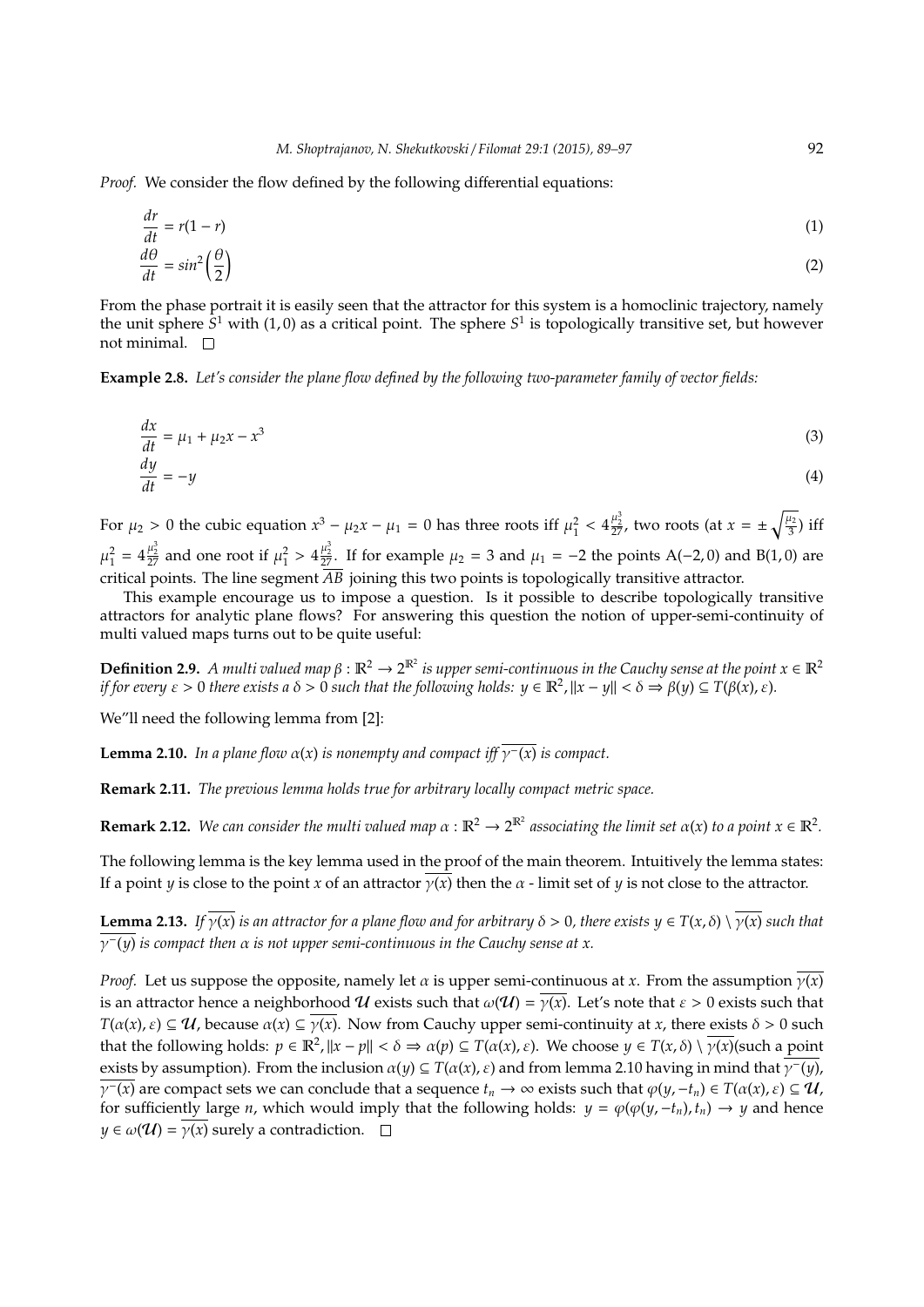We are ready to state the following:

**Theorem 2.14.** *Let*  $\alpha(x)$  *be a limit cycle for a non periodic point x of a plane flow. Then*  $\overline{\gamma(x)}$  *is not an attractor.* 

*Proof.* First let us note that *x* has a neighborhood V such that  $\alpha(x) = \alpha(y)$ , for every  $y \in \mathcal{V}$ . Namely, we shall prove that the set  $V = \{ y \mid \alpha(x) = \alpha(y) \} \setminus \alpha(x)$  is open. For sufficiently large  $t > 0$ ,  $\varphi(x, -t) \in intV$ . Hence  $\varphi(y,-t) \in V$  for *y* sufficiently close to *x*, which implies that V is open. Now for arbitrary  $\delta > 0$  from proposition 2.6 there exists  $y \in T(x, \delta) \setminus \overline{\gamma(x)}$  such that the set  $\overline{\gamma}(y)$  is compact since  $\overline{\gamma}(y) = \gamma'(y) \cup \alpha(y) =$  $\hat{\gamma}^-(y) \cup \alpha(x)$ . Also let us note that  $\alpha(x)$  is upper semi-continuous in the Cauchy sense at *x*, so the possibility that  $\overline{\gamma(x)}$  is an attractor is excluded by the previous lemma2.13.  $\Box$ 

**Example 2.15.** *Let us discuss the limit set* α *of the previously defined plane flows in proposition 2.7 and example 2.8. In the example of proposition 2.7 with S*<sup>1</sup> *as topologically transitive attractor the limit set* α *is:*

$$
\alpha(x) = \begin{cases} \varnothing, & \text{if} \quad ||x|| > 1; \\ (1,0), & \text{if} \quad x \in S^1; \\ (0,0), & \text{if} \quad ||x|| < 1; \end{cases}
$$

Obviously  $\alpha$  is not upper semi-continuous in the Cauchy sense at  $x \in S^1$ . On the other hand in example 2.8 with the line segment  $\overline{AB}$  as topologically transitive attractor,  $\alpha$  is upper semi-continuous in the Cauchy sense at  $x \in \overline{AB}$ ,  $x \neq A$ ,  $B$ . Let us observe that  $\alpha(y) = \emptyset$ , for arbitrary close point to *x* not on the line segment  $\overline{AB}$  and  $\alpha(y) = B$ , if  $y \in \overline{AB}$ ,  $y \neq A$ . So the Cauchy upper semi-continuity appears because the fact that the topologically transitive attractor  $\overline{AB}$  does not have arbitrary close point *y* not on the line segment  $\overline{AB}$  such that  $\gamma$ <sup>-</sup>(*y*) is compact.

**Corollary 2.16.** *Let*  $\overline{y(x)}$  *be a non minimal attractor for an analytic plane flow. Then*  $\alpha(x)$  *is a single point.* 

*Proof.* If we suppose the opposite, having in mind that  $\alpha(x) \neq \emptyset$  by compactness of  $\overline{\gamma(x)}$ , using theorem 2.1 for analytic systems we deduce that  $\alpha(x) = BdA$  where *A* is either a cactus, union of a circle *C* and finitely many pairwise disjoint cactuses, or a union of a countably many cactuses, half-planes and chains. Of course the possibility which involves half-planes or chains can not even appear because the limit set  $\alpha(x)$ is bounded . In the remaning cases using the well known flow-box theorem [14] we obtain that  $\alpha$  is upper semi-continuous in the Cauchy sense at *x*. But from lemma 2.13 having in mind that γ(*x*) is an attractor we conclude that  $\alpha$  is not upper semi-continuous in the Cauchy sense at *x*, surely a contradiction.  $\square$ 

## **3. Conley index and shape of attractors**

In the realm of dynamical systems the study of the existence and structure of invariant sets is of great importance. There are three types of difficulty:

- Invariant sets can be extremely complicated.
- The structure of invariant sets can change dramatically with respect to perturbations(bifurcation theory).
- The bifurcation points need not be isolated.

Conley's approach is an attempt to overcome this issues by avoiding the direct study of invariant sets. In his own words:

*"...many significant properties of the flow are reflected in the existence of isolating neighborhoods, or perhaps more accurately, in the companion isolated invariant set... This is true in some generality of those properties which are stable under perturbation."*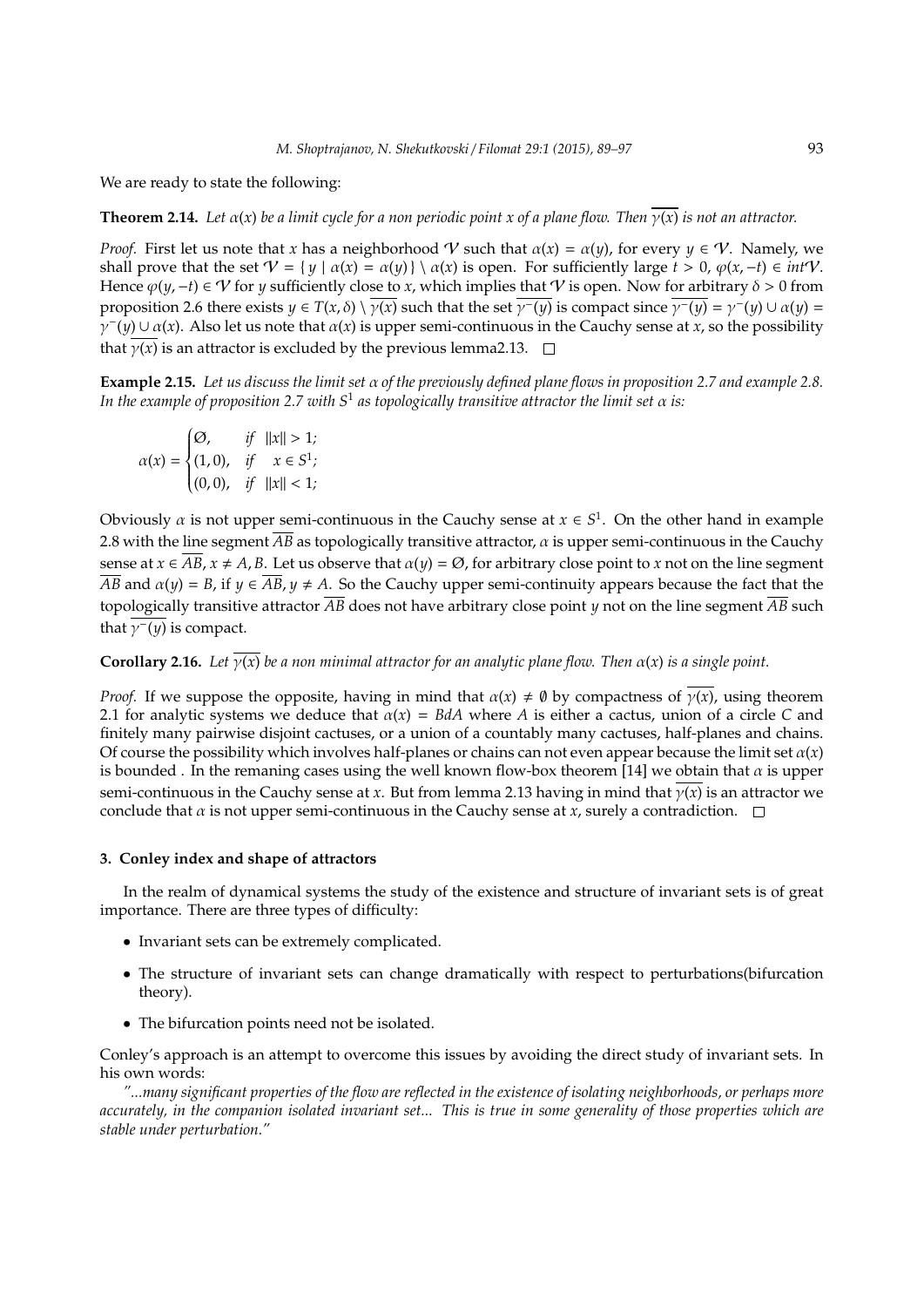The Conley index of an isolated invariant set is the fundamental concept that allows the study of a flow inside an isolating neighborhood by topological methods which is central to the index approach. Using Conley's index pairs we shall present new proof of the well known theorem from [1](here theorem 3.11) which claims that every attractor of a flow on a manifold has the shape of a finite polyhedron. As a consequence we state corollary 3.12 in the special case when the manifold is actually the Euclidean plane.

**Definition 3.1.** *A subset*  $A \subseteq X$  *is called isolated invariant if it is the maximal invariant set in some compact neighborhood of itself. Such a neighborhood is called isolating neighborhood.*

**Definition 3.2.** *A compact pair* (*N*, *L*) *is called an index pair for an isolated invariant set S if:*

- *N* \ *L is an isolating neighborhood for S.*
- *L* is positively invariant relative to N, i.e if  $x \in L$ ,  $t \ge 0$ ,  $\varphi(x, [0, T]) \subseteq N$  then  $\varphi(x, [0, T]) \subseteq L$ .
- *L* is the exit set of N, i.e if  $x \in N$ ,  $t \in \mathbb{R}^+$  and  $\varphi(x, t) \notin N$  then there exists  $t' \in [0, t]$  such that  $\varphi(x, t') \in L$ .

**Remark 3.3.** *If the exit set is immediate we call the index pair proper.*

Good reference paper for index theory is [6] from which we use the following:

**Theorem 3.4.** Let V be an isolating neighborhood for  $(A, \varphi)$  so that  $A = I(V, \varphi)$  is the maximal invariant set in V for a flow  $\varphi$  defined on a manifold M. Let  $v \in L(M)$  be the vector field induced by the flow  $\varphi$ , i.e  $v(x) = \frac{d}{dt} \varphi^t(x)|_{t=0} \in T_xM$ . *Then there exists a neighborhood*  $\mathcal F$  *of v in L(M) and a compact pair* (*N, L) which is an index pair for*  $(I(V,\psi),\psi)$ *for any flow* ψ *whose induced vector field w lies in* F *. One can choose the pair* (*N*, *L*) *so that N*/*L is a homotopy polyhedron.*

**Lemma 3.5.** *Every attractor A is an isolated invariant set.*

*Proof.* Let  $A = \omega(V)$ , for some compact neighborhood *V* of *A*. Let  $A \subseteq Q \subseteq V$  and *Q* is invariant. For arbitrary *x* ∈ *Q* we have that *x* =  $\varphi(\varphi(x, -n), n) \in A$  which means that *A* is isolated invariant set.  $\Box$ 

**Lemma 3.6.** *Compact and isolated invariant set A is an attractor iff there exists an index pair* (*N*, *L*) *for A such that*  $L = \emptyset$ .

*Proof.* First let us assume that the compact isolated set *A* is an attractor. This means that a compact neighborhood *V* exists such that  $\omega(V) = A$ . From the definition of index pairs we need a positively invariant isolated neighborhood of *A*. Let us note that we can choose *V* as positively invariant set. Namely if *V* is not positively invariant then we can work with  $V^+ = \{x \in V \mid \varphi(x, [0, \infty)) \subseteq V\}$ . We shall prove that *V*<sup>+</sup> is again compact neighborhood of *A* such that  $\omega(V^+) = A$ . Compactness is provided for *V*<sup>+</sup> by being closed subset of *V*. The relation  $\omega(V^+) = A$  is obvious, so the only thing remaining is to prove that  $V^+$  is still a neighborhood of *A*. Let us prove that *A* ⊆ *intV*<sup>+</sup> . We choose arbitrary point *a* ∈ *A*. If we suppose that  $a \notin intV^+$  then a sequence  $a_n \to a$  will exists such that  $a_n \notin V^+$ ,  $a_n \in V$ . This means that  $t_n \in \mathbb{R}^+$  exists such that  $\varphi(a_n, t_n) \notin V$ . There are two possibilities for this sequence. First let us assume that  $t_n$  is bounded and hence convergent. But this implies that  $\varphi(a_n, t_n) \to \varphi(a, t) \in A$  which is a contradiction with  $\varphi(a_n, t_n) \notin V$ , for arbitrary *n*. So let us discuss the second case, namely let a subsequence  $(t_{n_k})$  exists such that  $(t_{n_k}) \to \infty$ . But then a sequence  $\tau_{n_k} \in [0, t_{n_k}]$  exists such that  $\varphi(a_{n_k}, \tau_{n_k}) \in \partial V$ . Let us assume that the sequence  $\tau_{n_k}$  is bounded and hence convergent(passing to subsequence if necessary). But then  $\varphi(a_{n_k}, \tau_{n_k}) \to \varphi(a, \tau) \in A$ which is again contradiction with  $\varphi(a_{n_k}, \tau_{n_k}) \in \partial V$ . So the remaining case is the existence of a subsequence  $\tau_{n_{k_p}} \to \infty$ . But the from  $\varphi(a_{n_{k_p}}, \tau_{n_{k_p}}) \in \partial V$  and from the compactness of  $\partial V$  we have that there exists convergent subsequence of  $\varphi(a_{n_{k_p}}, \tau_{n_{k_p}})$  with limit  $a_0 \in \partial V$ . But from  $\omega(V) = A$  we conclude that  $a_0 \in A$ which is again a contradiction. Hence  $A = \omega(V^+)$ , for a positively invariant neighborhood  $V^+$  of A. We shall prove that  $V^+$  is an isolating neighborhood of *A*. Namely if we suppose that  $K \subseteq V^+$  is an arbitrary invariant subset of  $V^+$  then from  $x = \varphi(\varphi(x, -n), n)$ , for arbitrary  $x \in K$  and  $A = \omega(V^+)$  we conclude that  $K \subseteq A$  which means that  $(V, \emptyset)$  is indeed an index pair for *A*. Now for the opposite direction, let the isolated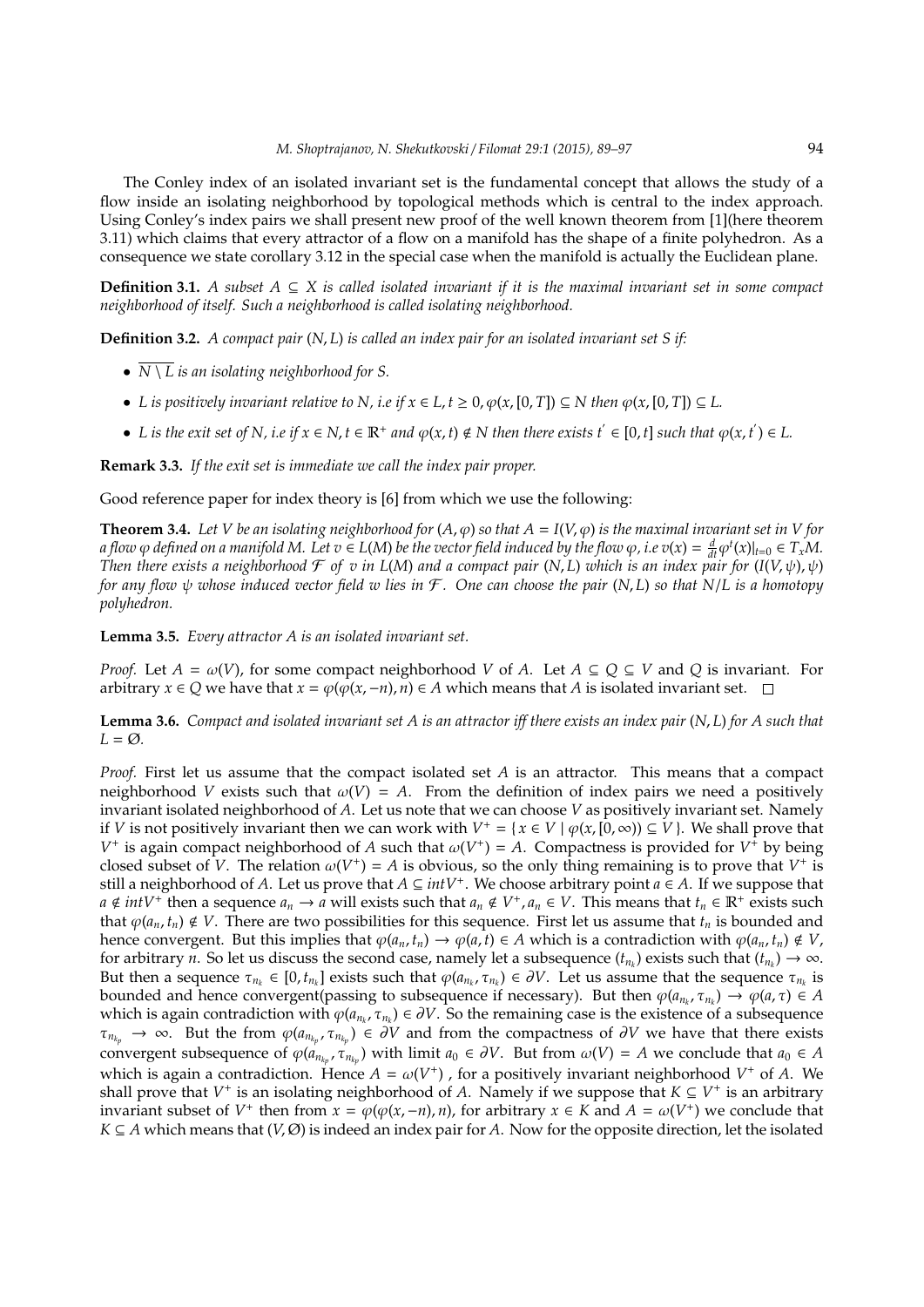invariant set *A* has an index pair of the form (*N*, Ø). From the definition of index pairs it follows that *N* is positively invariant set. Hence  $\omega(N) \subseteq N$  since N is closed. But the limit set is invariant and hence  $\omega(N) \subseteq A$ . Now again from the relation  $x = \varphi(\varphi(x, -n), n)$ , for arbitrary  $x \in A$  we conclude that  $\omega(N) = A$ .  $\square$ 

In the sequel we"ll use few results from shape theory. Good reference book for shape theory is [7] and the papers [10], [8], [9]. We"ll need the following lemma from [11]:

**Lemma 3.7.** *Let* (*N*, *L*) *be a proper index pair for an isolated invariant set A. If we introduce the notation N<sup>−</sup> = {* $x \in$ *N* |  $\varphi$ (*x*, (−∞, 0)) ⊆ *N* } *then the inclusion map i* : *N*<sup>−</sup> ∪ *L* → *N is in fact a shape equivalence.* 

**Lemma 3.8.** Let A be an isolated invariant set with an index pair ( $N$ ,  $L$ ). Then A is an attractor iff  $A = N^{-}$ .

*Proof.* Let A be an attractor. Then a neighborhood *V* of *A* exists such that  $\omega(V) = A$ . The inclusion  $A \subseteq N^$ is obvious. Let us choose a point  $x \in N^-$ . From the definition of  $N^-$  we have that  $\alpha(x) \neq \emptyset$ ,  $\alpha(x) \subseteq N$ . Also let us note that  $\alpha(x) \cap L = \emptyset$  because the limit set  $\alpha(x)$  is invariant. Hence  $\alpha(x) \subseteq N \setminus L$ . Now because  $\overline{N \setminus L}$  is an isolating neighborhood for *A* we have that  $\alpha(x) \subseteq A$ . For sufficiently large *n*,  $\varphi(x, -n) \in V$ which implies that  $\hat{x} = \varphi(\varphi(x, -n), n) \in A$ . Conversely, let  $A = N^-$ . First we shall prove that  $N^+$  is a neighborhood of *A*. If we suppose that  $A \nsubseteq intN^+$  then a point  $a \in A$  exists such that  $a \notin intN^+$ . This means that a sequence  $x_n \in \overline{N} \setminus N^+$  exists such that  $x_n \to a$ . Now from  $x_n \notin N^+$ , a sequence  $t_n \in \mathbb{R}^+$ exists such that  $\varphi(x_n,[0,t_n]) \subseteq N$ ,  $\varphi(x_n,t_n) \in L$ . First we shall assume that the sequence  $t_n \in \mathbb{R}^+$  is bounded, hence convergent(passing to subsequence if necessary). But then  $\varphi(x_n, t_n) \to \varphi(a, t) \in L \cap A = \emptyset$ . So let us consider the second possibility, namely let a subsequence  $(t_{n_k})$  exists such that  $t_{n_k} \to \infty$ . From the compactness of *L* we can suppose that  $\lim_{k\to\infty} \varphi(x_{n_k}, t_{n_k}) = p \in L$ . Now for arbitrary  $t \in \mathbb{R}^-$  we have that  $\varphi(p,\hat{t}) = \lim_{k \to \infty} \varphi(x_{n_k}, t_{n_k} + t)$ , but  $0 < t_{n_k} + t < t_{n_k}$ , for sufficiently large k which implies that  $\varphi(x_{n_k}, t_{n_k} + t) \in N$ and hence  $\varphi(p,t) \in \mathring{N}$ . So  $p \in \mathbb{N}^- \cap L = A \cap L = \emptyset$ . This completes the proof of the statement:  $\mathring{N}^+$  is a neighborhood of *A*. Now let us prove that  $\omega(N^+) = A$ . Of course from the invariance of *A*,  $A \subseteq \omega(N^+)$ . Let  $p \in \omega(N^+)$  is an arbitrary point. Then  $p = \lim_{n \to \infty} \varphi(p_n, t_n)$ ,  $p_n \in N^+$ ,  $t_n \to \infty$ . Now, similarly for arbitrary  $t \in \mathbb{R}^+$  we have  $\varphi(p,t) = \lim_{n \to \infty} \varphi(p_n,t_n+t)$ , but for sufficiently large  $n, 0 < t_n + t$  and hence  $\varphi(p_n,t_n+t) \in N$ , since  $p_n \in N^+$ . This implies that  $\varphi(p, t) \in N$  and hence  $p \in N^- = A$ .

The following lemma is also from [11]:

**Lemma 3.9.** *Let A be an isolated invariant set with an proper index pair* (*N*, *L*)*. Then A is an attractor iff the inclusion map i* :  $A \cup \{*\} \rightarrow N/L$  *is a shape equivalence.* 

*Proof.* Let *A* be an attractor. From the previous lemma  $A = N^-$  and the inclusion map  $i : A \cup \{*\} \to (N^- \cup L)/L$ is in fact the identity map. From the previous lemma 3.7 the inclusion map  $i : (N^- \cup L)/L \rightarrow N/L$  is a shape equivalence and hence the inclusion map  $i : A \cup \{*\} \to N/L$  is a shape equivalence. Conversely, let the inclusion map *i* : *A* ∪ {\*} → *N*/*L* is a shape equivalence. If *A* is not an attractor then *A* ≠ *N*<sup>−</sup>, and hence a point  $x \in N^- \cap L$  exists. This means that  $\overline{\gamma}(x) \cap L \neq \emptyset$ . But  $\overline{\gamma}(x)$  is connected and  $\alpha(x) \subseteq \overline{\gamma}(x)$ , which implies that  $\alpha(x)$ , {\*} are in the same connected component of *N*/*L*. But  $\alpha(x)$ , {\*} are in different connected components of  $A \cup \{*\}$ , because  $\alpha(x) \cap L = \emptyset$ ,  $\alpha(x)$  is invariant and hence  $\alpha(x) \subseteq A$ . Since shape equivalence preserves connected components(see [7] and [15]) we obtain a contradiction.  $\square$ 

**Lemma 3.10.** *(The homotopy Conley index [6]) Let A be an isolated invariant set for the flow*  $\varphi$  *on manifold M and let*  $(N_\alpha, L_\alpha)$  *and*  $(N_\beta, L_\beta)$  *be index pairs for*  $(A, \varphi)$ *. Then the spaces*  $N_\alpha/L_\alpha$  *and*  $N_\beta/L_\beta$  *are homotopy equivalent:* 

$$
[N_{\alpha}/L_{\alpha}] = [N_{\beta}/L_{\beta}]
$$

*The common homotopy type is called the homotopy Conley index.*

Finally we can state:

**Theorem 3.11.** *Every attractor A of a flow on a manifold has the shape of a finite polyhedron.*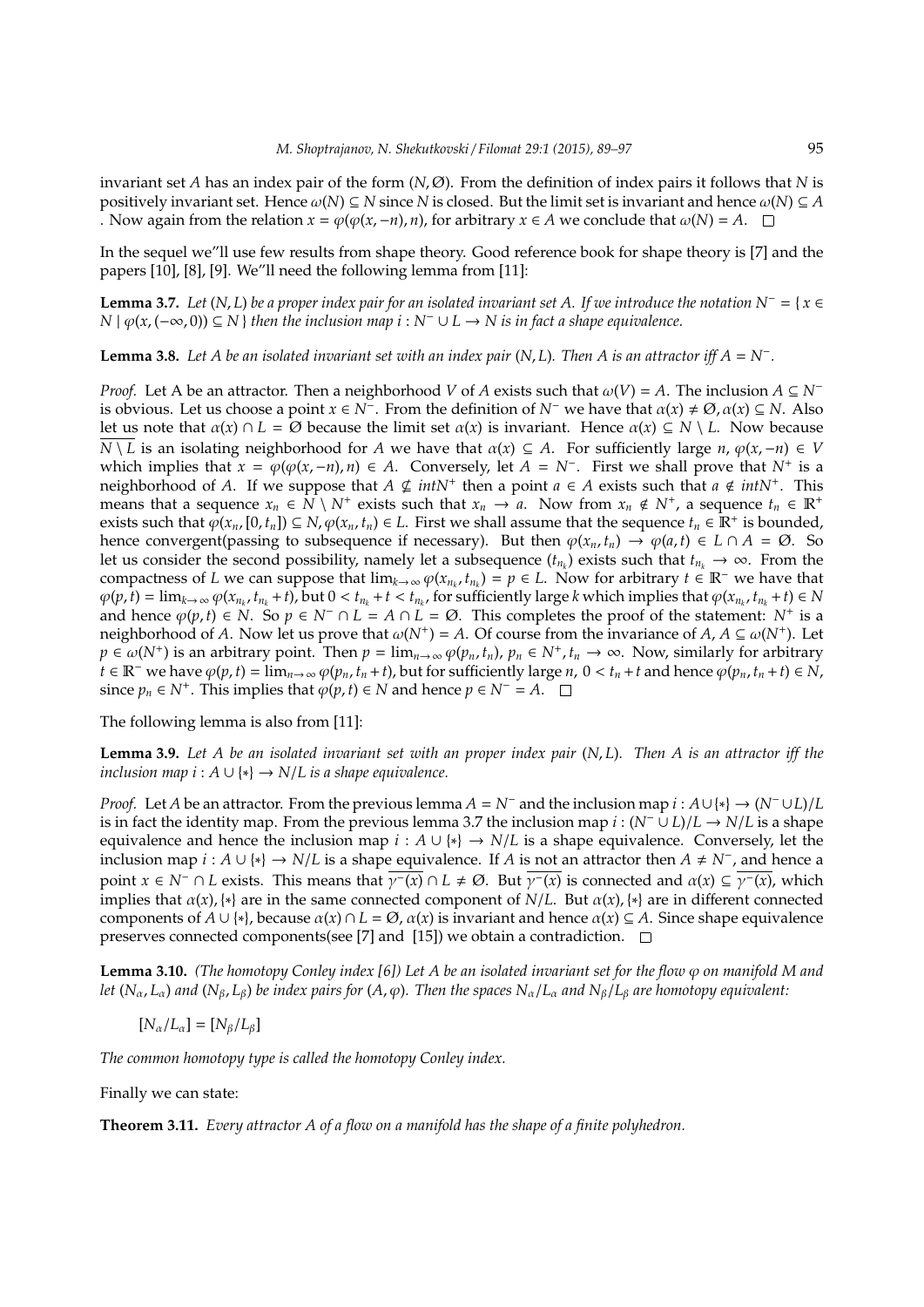*Proof.* First from lemma 3.5 *A* is an isolated invariant set. Now let us choose index pair for *A*, (*N*, *L*) such that *N*/*L* has the homotopy type of a finite polyhedron. This is possible according to theorem 3.4. Now from lemma 3.6 an index pair for *A* exists of the form  $(N_1, \emptyset)$  (the index pair is obviously proper). Now from lemma 3.10  $[N/L] = [N_1/\emptyset]$ . Now from  $N_1/\emptyset = N_1 \cup \{*\}$  and from the fact that  $\{*\}, N_1$  are in different connected components we get that *N*<sup>1</sup> as well has the homotopy type of a finite polyhedron. Now from lemma 3.9 the inclusion map  $i : A \cup \{*\} \to N_1 \cup \{*\}$  is a shape equivalence and hence  $Sh(A) = Sh(N_1) = Sh(P)$ . *P* is a finite polyhedron.

 $\Box$ 

Now if the manifold is actually the Euclidean plane we obtain the following:

**Corollary 3.12.** *A compact subset of the plane is an attractor of a suitable plane flow iff it has the shape of a finite union of finite wedges of circles.*

## **4. Main Result**

In this section we will give a characterization of topologically transitive attractor *A* of an analytic plane flow. In the previous section we showed that:

$$
Sh(A) = Sh(\cup_{i=1}^{n} S_1^i \wedge S_2^i \wedge \dots S_{k_i}^i)
$$
\n
$$
(5)
$$

i.e. *A* has the shape of a finite union of finite wedges of circles. In what follows we will present a finer description of the structure of topologically transitive attractors of analytic plane flows.

Before stating our main claim we will need the following definitions from [12]. We say that the open arc  $E \subseteq \mathbb{R}^2$  ends at the point  $p \in \mathbb{R}^2$  if  $E \cup \{p\}$  is homeomorphic to [0, 1). We say that the open arc  $E \subseteq \mathbb{R}^2$ ends at the cactus  $T \subseteq \mathbb{R}^2$ , if *E* spirals towards *T*, that is, there is a homeomorphism  $\tau : \mathbb{R} \to E$  such that  $d(\tau(t), T) \to 0$  as  $t \to \infty$ , and there are continuous functions  $\rho : \mathbb{R} \to [0, \infty)$ ,  $\theta : \mathbb{R} \to \mathbb{R}$  and a point  $p \in T$ such that  $\tau(t) = p + \rho(t)e^{i\theta(t)}$ , for arbitrary *t* and  $|\theta(t)| \to \infty$ , as  $t \to \infty$ . A disjoint union of an open arc *E* and two dots *P* and *Q* with *E* ending both at *P* and *Q* is called *generalized arc*. A generalised arc with at least one degenerate dot is called d-generalised arc. A disjoint union of a point *P*, an open arc *E* and a union of a circle and finitely many pairwise disjoint cactuses each of them contained in the disk enclosed by *C* and intersecting *C* at exactly one point such that the open arc ends in *P* and spirals towards the cactuses and the circle *C* is called inverted d-generalised arc.

Now we are ready to state:

**Theorem 4.1.** *Every topologically transitive attractor A of an analytic plane flow is either:*

- *i*) *a periodic trajectory;*
- *ii*) *closure of a homoclinic trajectory;*
- *iii*) *boundary of a d-generalised arc;*
- *iv*) *boundary of an inverted d-generalised arc.*

*Proof.* From the fact that *A* is topologically transitive a point  $x \in A$  exists such that  $\overline{\gamma(x)} = A$ . We shall assume that  $\gamma(x) = A$  is not a periodic trajectory. From corollary 2.16  $\alpha(x)$  is a single point which means that we can choose it as a dot *P*. Having in mind theorem 2.7 which states that  $\overline{\gamma(x)} = \alpha(x) \cup \gamma(x) \cup \omega(x)$  we choose the open arc *E* to be  $E = \gamma(x)$ . From theorem 2.1, there are several possibilities for  $\omega(x)$ . The first case is excluded because of the compactness of  $\gamma(x)$ . Let us note that the last possibility e) which involves chains and half-planes can not appear also because of the compactness of  $\gamma(x)$ . If  $\omega(x)$  is a single critical point *L* which coincides with *P* then *A* is actually a clousure of homoclinic trajectory. If  $L \neq P$  then we conclude that  $A = P \cup E \cup L = Bd(P \cup E \cup L)$  and hence *A* is a boundary of a d-generalized arc  $P \cup E \cup L(E \text{ ends in } P)$ and *L*, which is easy to prove). Now let the  $\omega$ -limit set  $\omega(x)$  coincides with the boundary of some cactus *Q*.